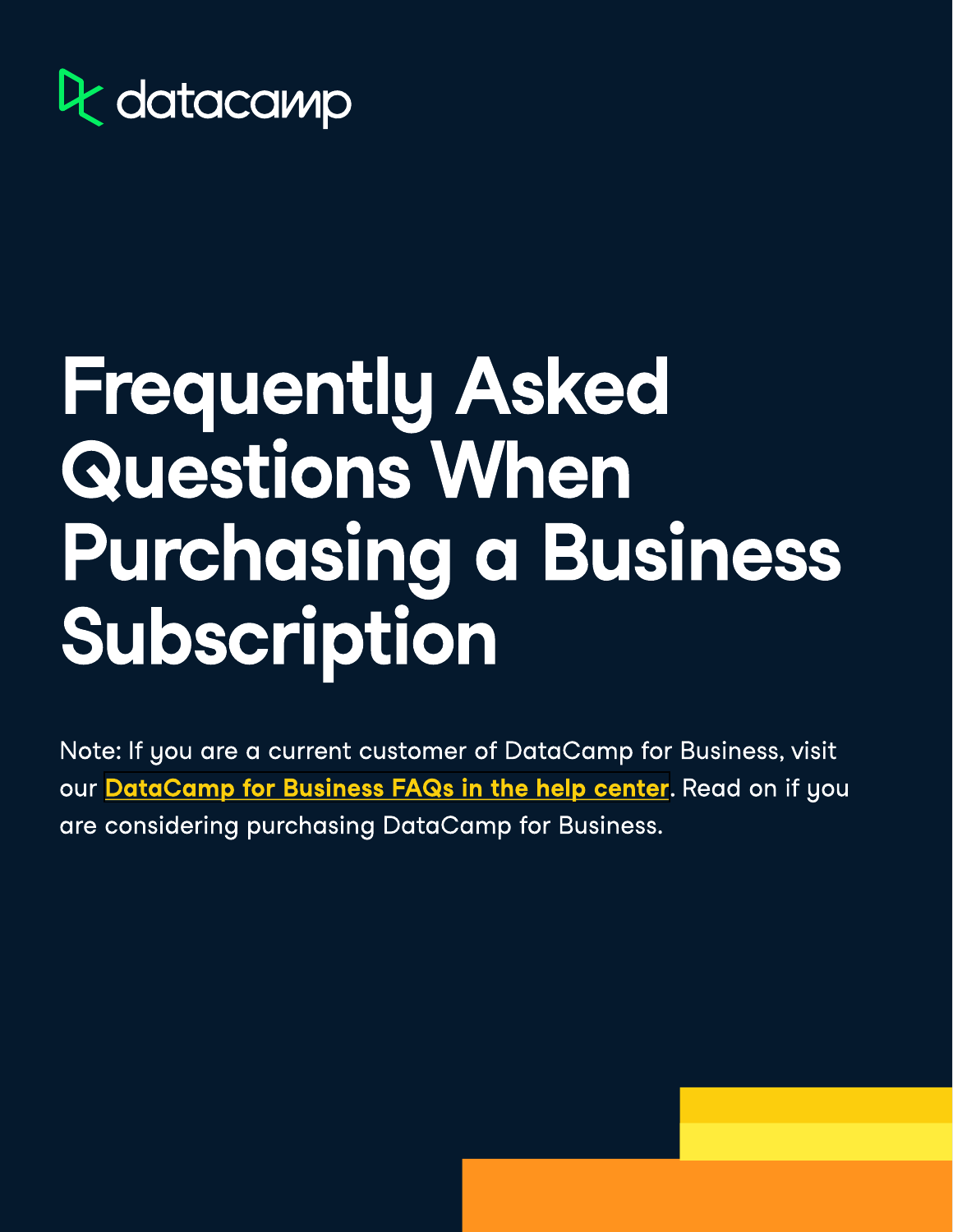### What is the cost?

Our plans start at \$1,500 USD (plus applicable taxes) or \$300 per person per year. A minimum of two users is required for purchase. View our **pricing plans** for more information.

#### What DataCamp for Business plans do you offer?

We offer two types of plans: Professional and Enterprise. Our Enterprise plan includes additional content and functionality (more information below).

#### What is the difference between the DataCamp for Business Professional and Enterprise plans?

A Professional plan is ideal for small groups or teams looking to break into data science and analytics. An Enterprise plan is geared toward larger groups that want to measure ROI with analytics, set team goals and assignments, take advantage of tools like single sign-on (SSO) and LMS integration, and gain access to priority Support and a designated Customer Success Manager (availablefor 20+ users). See our <mark>business page</mark> for a full breakdown and our <mark>help article breaking</mark> . [down our products and services](https://support.datacamp.com/hc/en-us/articles/360011266593-DataCamp-Subscription-Plans-An-Overview)

#### What is the difference between a personal plan and a business plan?

A personal plan is primarily geared toward individuals looking to upskill in data science and analytics on their own. Our business plans provide organizations with the tools they need to manage, analyze, track, and measure the ROI of their entire team's progress over time. Some of the advantages of a business plan include unified and simplified billing, custom tracks, analytics, and assignments. More information can be found in our help center.

#### What reporting do you offer?

DataCamp's Enterprise plan offers Advanced Enterprise Reporting to help you easily understand, measure, and report on the impact of DataCamp training on your organization. See how you are moving toward your learning goals with detailed reporting on progress, adoption, engagement, content insights, assessments, and more[.](https://www.datacamp.com/groups/business/reporting/) Learn more about DataCamp's Enterprise features here.

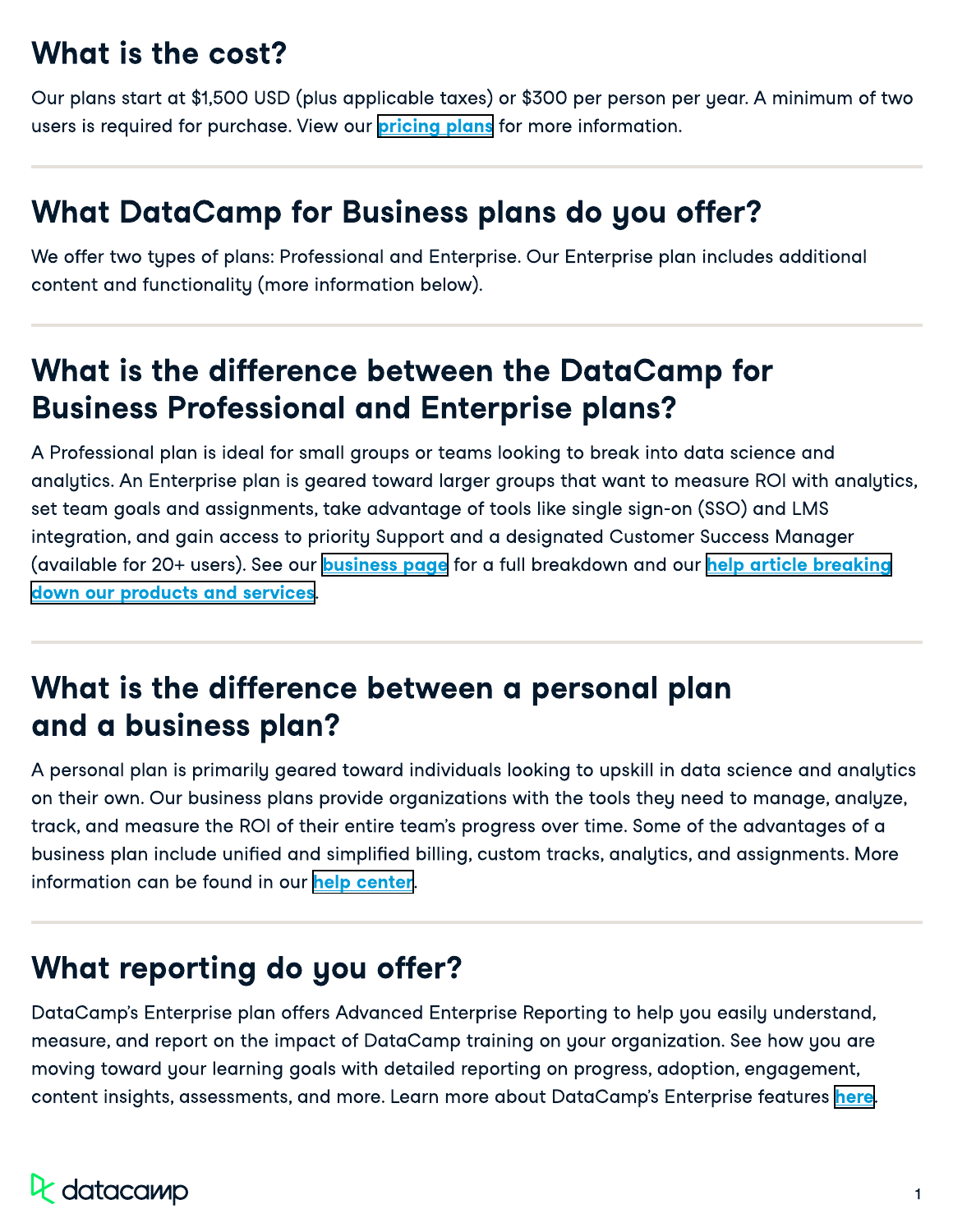#### Do you accept alternate payment methods like invoicing or purchase orders?

Yes, we do. However, there is a 10-seat minimum for Professional subscriptions (\$3,000 USD) or a sixseat minimum for an Enterprise subscription (\$2,994 USD) in order to qualify.

#### Are your courses offered in different languages?

Yes. Our courses are all in English, but we offer closed-captioned text in additional languages: English, Spanish, Chinese (simplified), French, German, Italian, Japanese, Korean, Portuguese, and Russian. [Find out more about our video subtitles](https://support.datacamp.com/hc/en-us/articles/360007678574).

#### What currencies do you accept?

We currently accept payments in USD.

#### Do you offer monthly payment options?

Monthly payment options are not available at this time.

### Do you offer business plans for groups of 1-4 people?

We do not offer business plans for groups of fewer than two people.

#### Can more members be added during my subscription period?

Yes. You can add members to your group at any point during your subscription period. Find out more about managing members in our help center.